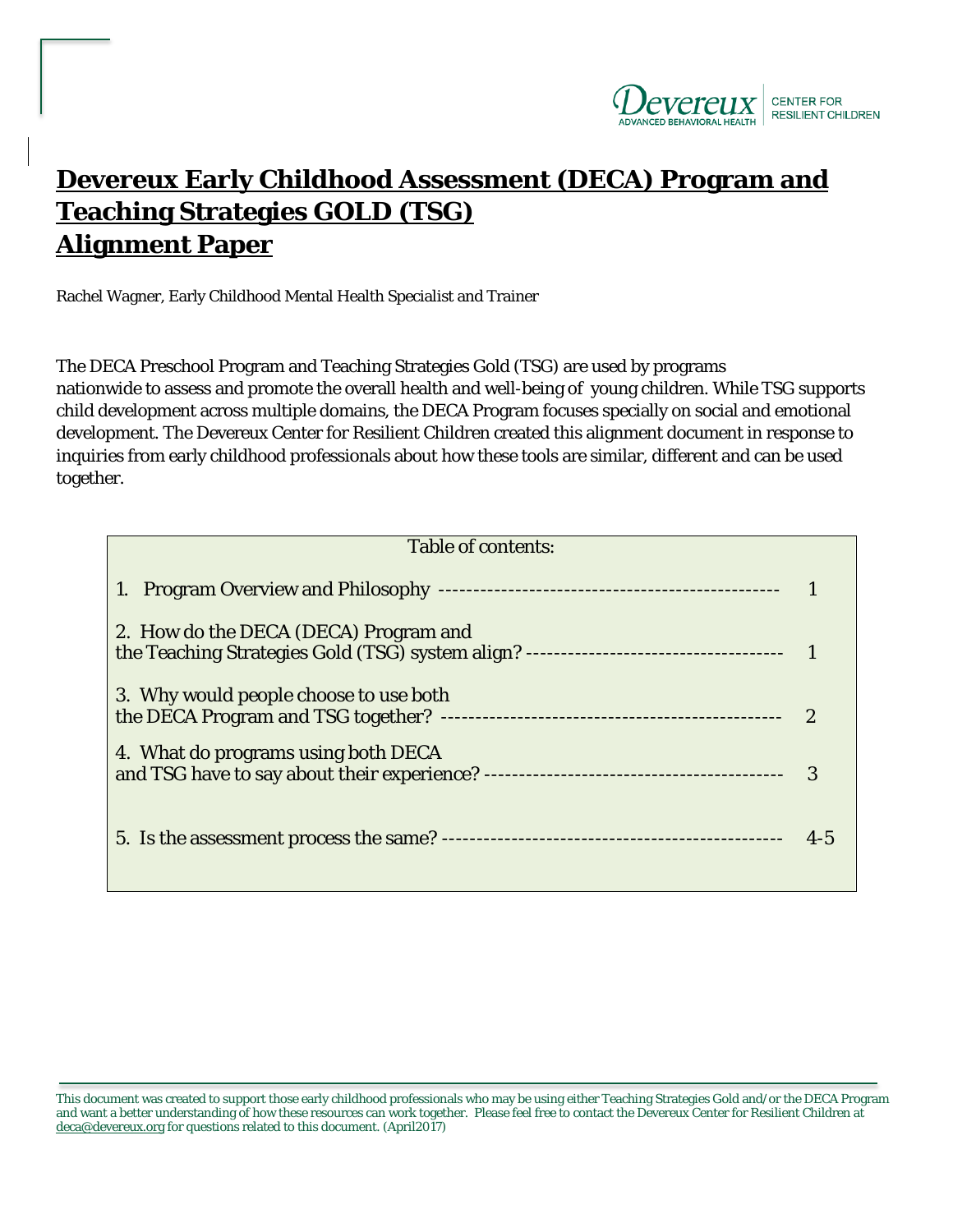*Teaching Strategies GOLD* is an authentic, ongoing observational system for assessing children from birth through kindergarten. It helps teachers to observe children in the context of every day experiences, which is an effective way to learn what they know and can do. *Teaching Strategies GOLD* is based on 38 objectives for development and learning that include predictors of school success and are based on school readiness standards. The objectives are aligned with the *Common Core State Standards*, state early learning guidelines, and the *Head Start Child Development and Early Learning Framework*. These objectives are at the heart of the system; teachers use them to focus their observations as they gather information to make classroom decisions. The 38 objectives at the heart of *Teaching Strategies GOLD*  guide teachers through the assessment cycle, helping them to link observable behavior to essential early learning requirements and predict likely next steps in every area of development and learning. The objectives cover 10 areas of development and learning, including broad developmental areas, content areas, and English language acquisition. Many of the objectives also include dimensions that guide teachers' thinking about various aspects of a given objective and help clarify the behavior it addresses.

*Source: Teaching Strategies GOLD®, Birth Through Kindergarten Touring Guide, Copyright © 2013 by Teaching Strategies, LLC, TeachingStrategies.com*

# Teaching Strategies Gold (TSG) Devereux Early Childhood Assessment (DECA) Program

Based on resilience theory, the Devereux Early Childhood Assessment (DECA) Program is a strengthbased assessment and planning system for children ages birth through five. Central to the DECA Program is the Devereux Early Childhood Assessment (DECA), a standardized measure of three within-child protective factors that serve as building blocks for social/emotional skill development, school readiness, and resilience. The DECA Program is a five-step system for collecting information, assessing children, summarizing and interpreting assessment results, planning for the class as a whole and individual children, and evaluating progress. Completion of the assessment, DECA, is just one part of getting to know the classroom and children. Also collected are classroom reflective checklists of quality for program elements including areas of focus like the environment, interactions, routines, activities and family partnership. Results from the classroom and child level are then linked to planning strategies that support the group of children as a whole and quality enhancement (Universal Interventions), as well as the child who may need more focused planning to help him/her build strengths (Targeted Interventions). In addition to serving as a useful planning tool to help make a difference in the lives of children, the DECA is a technically sound tool that helps programs measure outcomes. Essential to the DECA Program is a focus on adults including partnerships with families and building caregiver resilience.

# **2. How do the DECA (DECA) Program and the Teaching Strategies Gold (TSG) system align?**

Teaching Strategies GOLD (TSG) and the Devereux Early Childhood Assessment (DECA) are both high quality assessments of infants, toddlers and preschoolers. TSG helps adults assess 38 different developmental and learning objectives including areas including cognitive, literacy, mathematics and social-emotional. The DECA assessment helps adults to assess 3 key protective factors related exclusively to social-emotional health and resilience. The dimensions/scales for social-emotional health on both the DECA and TSG are quite similar. Both assessments explore social-emotional behaviors related to self-regulation, relationships and initiative. TSG and DECA both provide paper or web-based assessment options as well as strategies that lead to better planning and outcomes for children. TSG and DECA also provide useful reports and opportunities for advanced data analysis.

This document was created to support those early childhood professionals who may be using either Teaching Strategies Gold and/or the DECA Program and want a better understanding of how these resources can work together. Please feel free to contact the Devereux Center for Resilient Children at deca@devereux.org for questions related to this document. (April2017)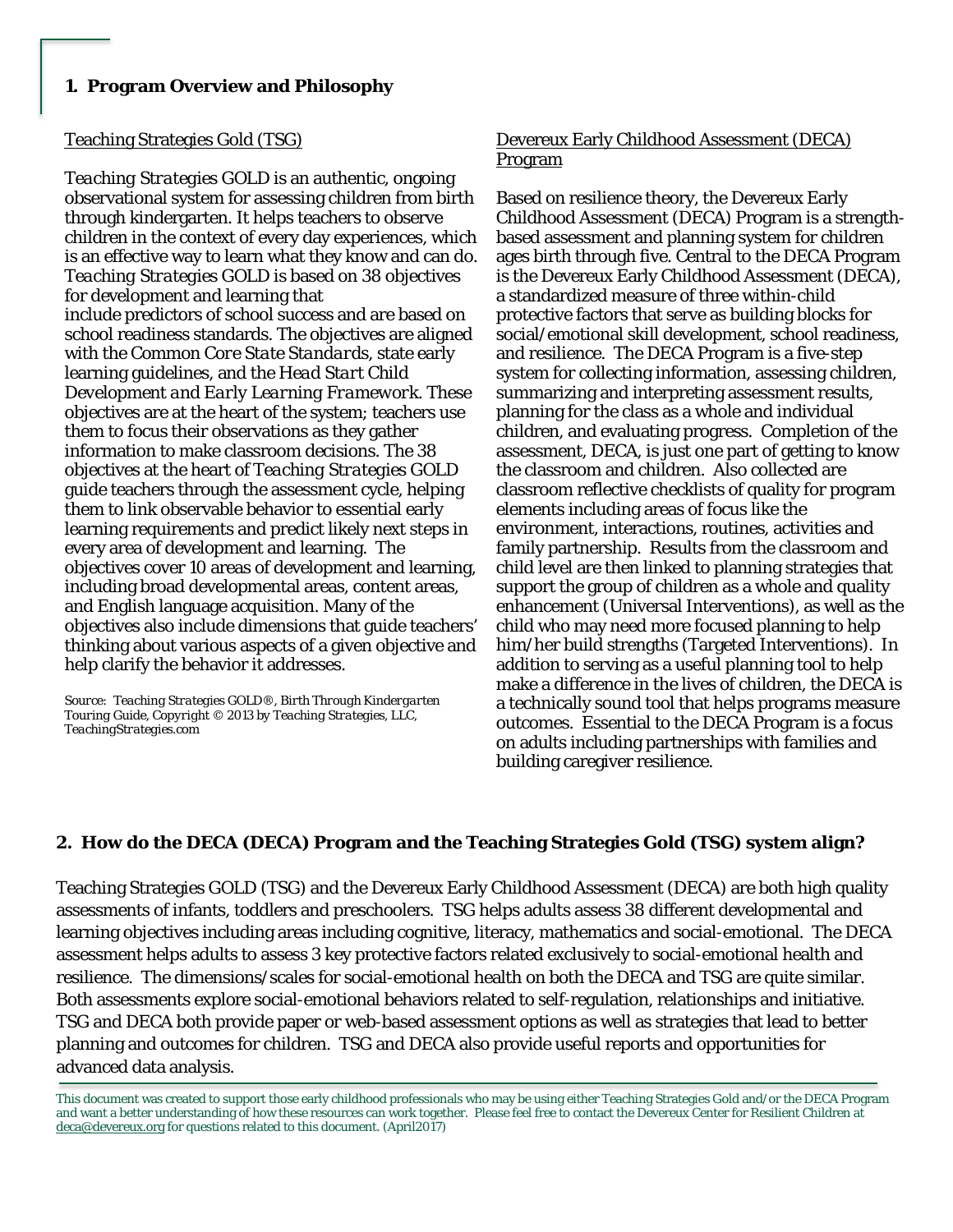# **3. Why would people choose to use both the DECA Program and TSG together?**

Because both tools measure similar constructs related to social and emotional health, many people are curious if using both the DECA and TSG is necessary. After reviewing both systems and talking with several dual users across the country, we believe that people who are using both receive great benefits! For example:

1. The DECA Program provides a very direct path for observing, assessing, planning and evaluating progress for social-emotional health.

2. The DECA Program helps keep a laser focus on social-emotional development which is vital to classroom management, reducing challenging behavior and supporting school readiness.

3. The DECA Program uniquely keeps a strong focus on resilience by providing both universal supports for all children and targeted level tools and strategies that center around promoting resilience and preventing social-emotional concerns for specific children with identified needs.

4. The DECA Program is flexible and can meet the needs of a program choosing to use all or just some of the components of the program. Some programs will use the assessment and full program on all children while others may choose to use the DECA assessment and select strategies exclusively for children with more targeted/identified needs.

5. The DECA assessment can also be used as a stand-alone assessment tool used for information collection, referrals and eligibility. The DECA assessment serves as both an assessment of protective factors and a screener for social and emotional concerns. The DECA for preschoolers also contains a behavior concerns screener and a variety of tools and strategies focused specifically on behavior concerns.

6. The DECA Program offers a variety of tools to support partnerships with families around social and emotional health. The family resources are strength-based, easy to read and well received by parents.

7. The DECA Program helps to also focus on the well-being/resilience of the adults who care for children. Adults can access the free Devereux Adult Resilience Survey (DARS) online to support reflection on their own resilience.

8. In addition to the DECA Infant-Toddler Program and the DECA Preschool Program to support universal and targeted level interventions, Devereux also offers a complementary, expanded level assessment called the Devereux Early Childhood Assessment – Clinical (DECA-C) form that can be used by mental health and special education professionals for children with significant needs.

This document was created to support those early childhood professionals who may be using either Teaching Strategies Gold and/or the DECA Program and want a better understanding of how these resources can work together. Please feel free to contact the Devereux Center for Resilient Children at deca@devereux.org for questions related to this document. (April2017)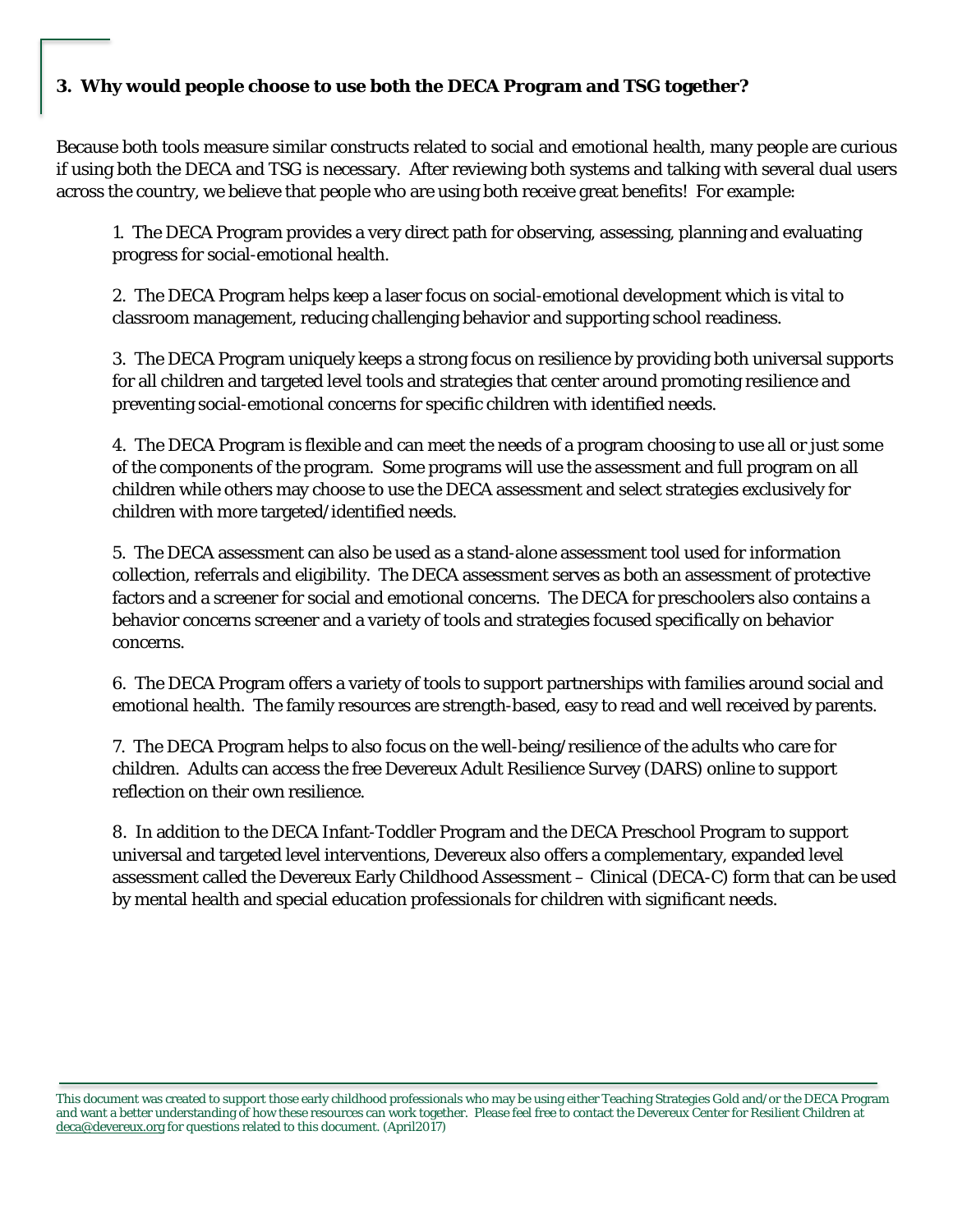# **4. What do programs using both DECA and TSG have to say about their experience?**

"Our program uses both Teaching Strategies Gold and DECA universally for all children. We use and value the data from both assessments. In our "Bring it Together" meetings with staff, we look for correlations between results and use that rich information to brainstorm the most effective strategies to support children's social and emotional development. The DECA Classroom Profile provides a visual summary of the social and emotional strengths and needs of an entire classroom of children which is invaluable to the teachers' planning process. The strength-based data prevents any inclinations to "blame" children for negative behaviors and puts the emphasis on skill-building. Some people might think that it is duplicative to do universal assessments on all children, but I truly feel that teachers need and benefit from the information from both tools. To me the assessments ask information about social and emotional health in a different way and teachers need as many tools in their bag of tricks to promote these critical life skills as possible. In addition, for those children who really do need additional supports, the DECA provides valuable information for the referral process."

Kelly Showers, Director Juniata County Head Start/Early Head Start/Pre-K Counts, PA

"We have been using TSG for several years. When we learned about DECA we were excited to see how they complimented each other. We were particularly excited about the Reflective Checklists and how they helped to bring together all the elements of social and emotional quality from all of the programs we are using (from CLASS to ECERS to Strengthening Families to TSG). The DECA Reflective Checklists serve as the glue that brings it all together. They also are the lens for our coaches to look through when trying to make a bridge to all the other tools. Reflective Checklists take big ideas and give them focus! The DECA assessment helps our teachers think about what children actually 'need' vs. just focusing on their behavior. TSG observations can really support the completion of the DECA assessment and helps to keep a focus on social and emotional practices. We believe our program needs both in order to keep social emotional health at the top of our priority list."

**\_\_\_\_\_\_\_\_\_\_\_\_\_\_\_\_\_\_\_\_\_\_\_**

**\_\_\_\_\_\_\_\_\_\_\_\_\_\_\_\_\_\_\_\_\_\_\_**

Program leader, AL

"Our Head Start Program has been using Teaching Strategies Gold, Creative Curriculum and the Devereux Early Childhood (DECA) Program together for several years. Teaching Strategies Gold provides us with the assessment data that we need universally for all children in the program. For those children who display challenging behaviors or whose social and emotional skills need more individualized support, the DECA provides a deeper understanding of how we can most effectively plan and work to develop these critical skills. Furthermore, our program implements Conscious Discipline and the alignment between the DECA and Conscious Discipline strategies has really helped staff to use the DECA assessment data to inform their use of Conscious Discipline strategies. The reality is that teachers have so many responsibilities, so many competing priorities for their time and so many children to support--- DECA's laser focus on the social and emotional skills that children need to be successful in Head Start and beyond provide a framework that teachers can understand and use within the context of their busy days. Our program staff have seen that the time invested in supporting children's social and emotional development using DECA pays off for the child, the family and for the overall success of our program. "

- Stephani Millay, Child Development Team Manager, Audubon Area Head Start, KY

This document was created to support those early childhood professionals who may be using either Teaching Strategies Gold and/or the DECA Program and want a better understanding of how these resources can work together. Please feel free to contact the Devereux Center for Resilient Children at deca@devereux.org for questions related to this document. (April2017)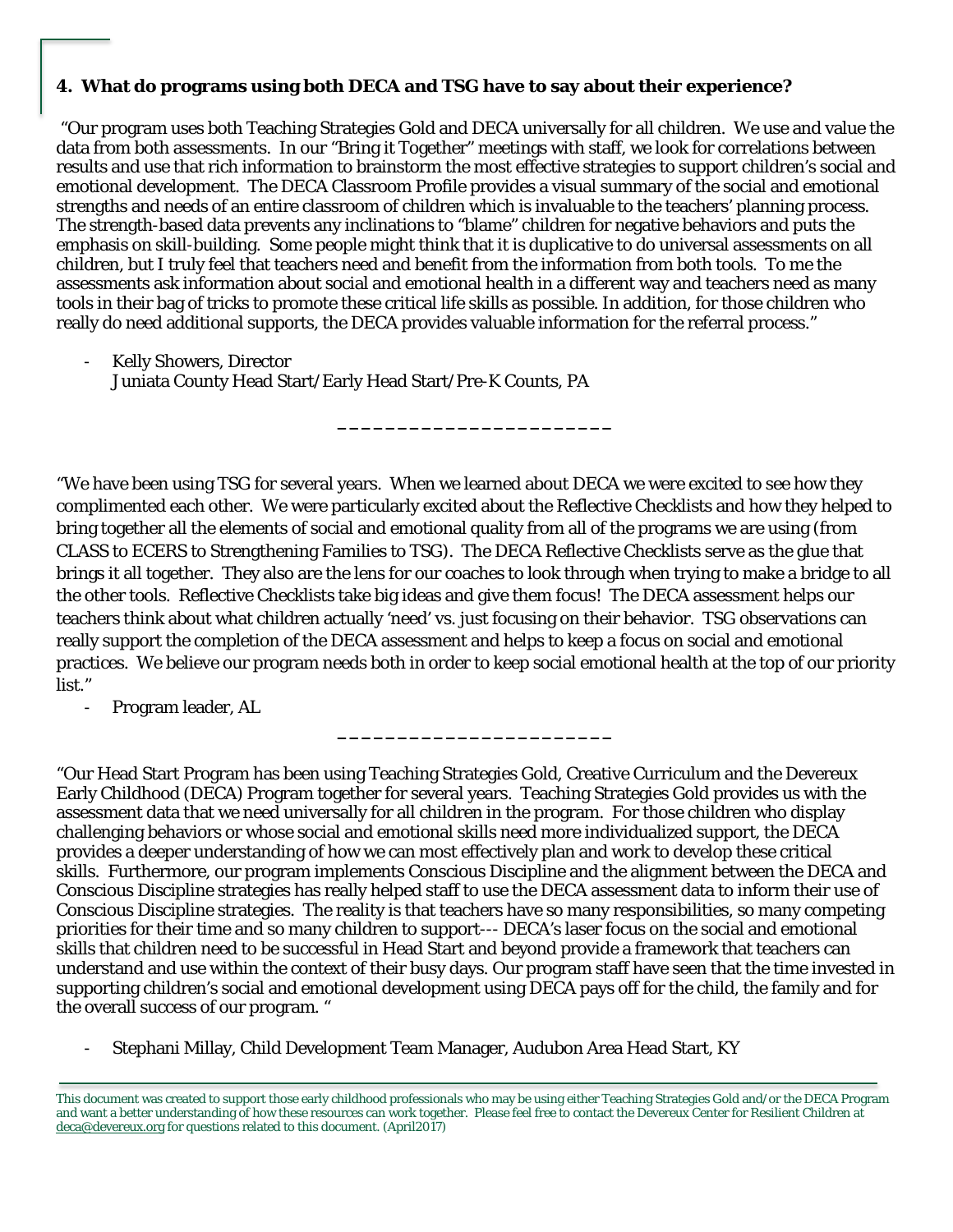#### **5. Is the assessment process the same?**

Teaching Strategies Gold (TSG) and the Devereux Early Childhood Assessment (DECA) Program follow a VERY similar approach to assessment. As you can see below each program follows virtually the same steps. In many instances what is accomplished for one program does not need to be duplicated for the other, but can work for both assessments. This complementary process will reduce duplication and support both programs working together.

### *Observe and Collect Facts*

*Teaching Strategies GOLD* offers easy-to-use tools to help teachers focus their observations on children, document facts, and organize the information. Our brand-new Documentation app offers a fast, flexible, simple way to streamline the assessment process and capture and send documentation to *Teaching Strategies GOLD*. Optional tools like *Assessment Opportunity Cards*™ and the *On-the-Spot Observation Recording Tool* help teachers streamline their documentation. Electronic portfolios offer a generous amount of storage, allowing teachers to upload, organize, and securely store photos, videos, and samples of children's work.

#### *Summarize, Plan, and Communicate*

Reports, the activity library, and weekly planning forms are just a few of the tools that help teachers summarize, plan, and share information with families, administrators, and other stakeholders. Teachers have everything they need to discuss each child's development and learning with others and to make informed decisions about the best ways to support each child's development.

## Teaching Strategies Gold (TSG) Devereux Early Childhood Assessment (DECA)

### *Step 1: Collect Information*

When an early care and education provider can start to identify specific social emotional skills that may be underdeveloped in a child, he or she can conduct more focused protective factor observations to garner even more vital information to include in a plan to best help the child. The DECA Program provides two important and easy-to-use resources to gather more information on a child's use of social emotional skills and use of challenging behaviors entitled the Observation Form and the Behavior Incident Form. In addition the DECA Program provides a tool to collect information about teaching and caregiving practices that impact children. This tool is called the Reflective Checklist and allow adults to reflect on the social and emotional impact of the environment, interactions, daily routines, activities and partnerships with families. Reflective Checklist information can lead to social and emotional quality improvement strategies that are part of the DECA Program, improving quality support the resilience of all children.

*Step 2: Administer the DECA Assessment* The DECA assessment is completed by teachers, caregiver and parents. The DECA can be administered on ALL children in a program to gain information on the social emotional health of each child in the class. DECA results can be used to inform lesson planning, individualized instruction, prevention efforts and strategies for children with identified needs. The DECA can also be administered on ONLY those children who are exhibiting social and emotional concerns (targeted). Targeted use of the DECA can support more advanced planning and strategies.

This document was created to support those early childhood professionals who may be using either Teaching Strategies Gold and/or the DECA Program and want a better understanding of how these resources can work together. Please feel free to contact the Devereux Center for Resilient Children at deca@devereux.org for questions related to this document. (April2017)